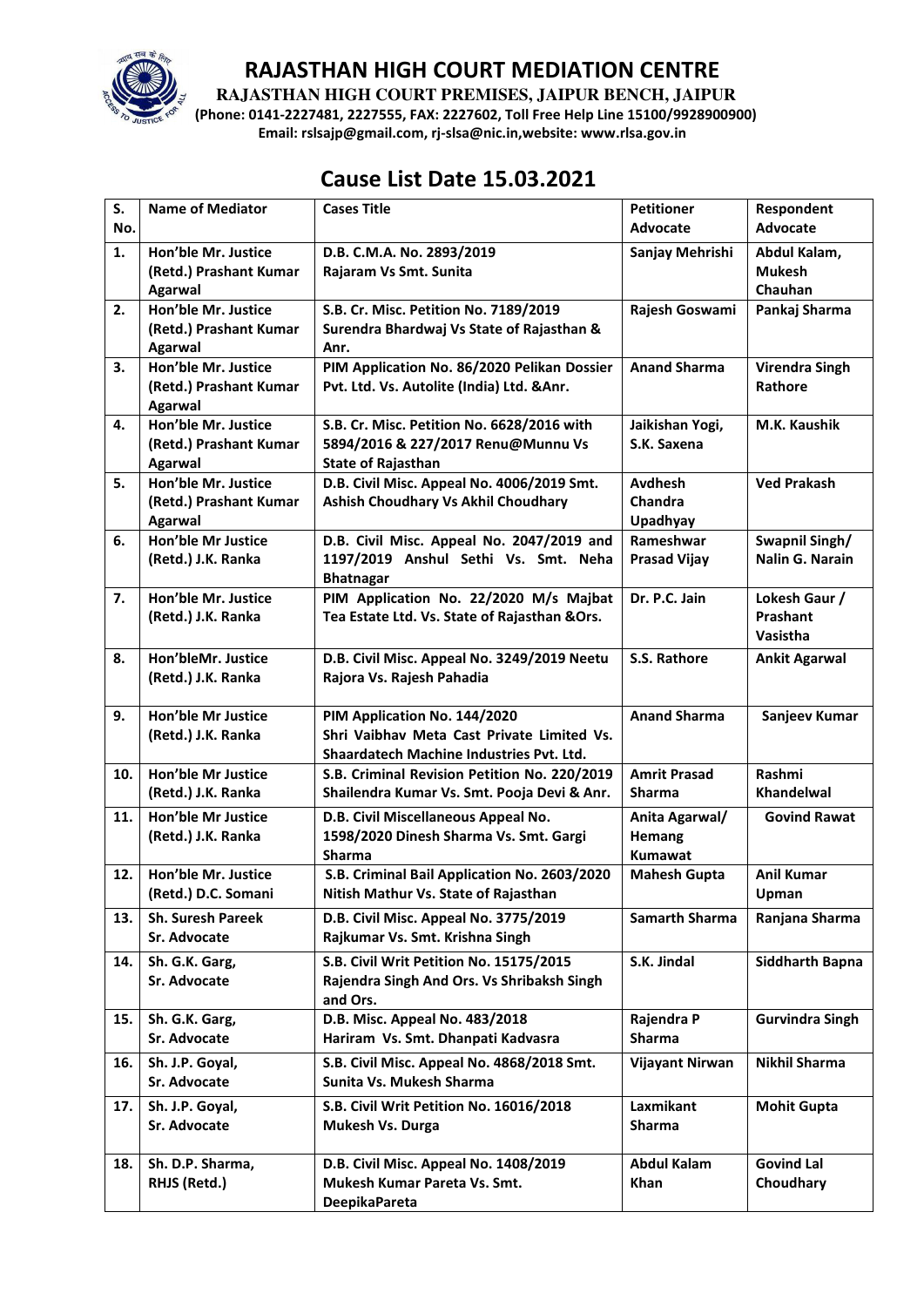

**RAJASTHAN HIGH COURT PREMISES, JAIPUR BENCH, JAIPUR** 

**(Phone: 0141-2227481, 2227555, FAX: 2227602, Toll Free Help Line 15100/9928900900) Email: rslsajp@gmail.com, rj-slsa@nic.in,website: www.rlsa.gov.in** 

| 19. | Sh. D.P. Sharma,<br>RHJS (Retd.)          | D.B. Civil Misc. Appeal No. 534/2020<br>Lakhan Singh Vs. Shankuntala                                                      | Siya Ram<br><b>Sharma</b>                | <b>Himmat Singh</b><br><b>Bidarwar</b>            |
|-----|-------------------------------------------|---------------------------------------------------------------------------------------------------------------------------|------------------------------------------|---------------------------------------------------|
| 20. | Sh. Kamal Raj Singhvi,<br>RHJS (Retd.)    | D.B. Civil Miscellaneous Appeal No.<br>3697/2014 Smt. Maya Saini Vs Jagdish Saini                                         | Rajesh Sharma                            | Hari Kishan<br><b>Sharma</b>                      |
| 21. | Sh. P.K. Kasliwal<br><b>Advocate</b>      | D.B. Civil Misc. Appeal No. 1044/2020<br>Ashish Sharma Vs. Smt. Sapna Sharma                                              | <b>Abdul Majeeb</b><br><b>Khan</b>       | Ms. Nidhi<br>Khandelwal /<br>Satyam<br>Khandelwal |
| 22. | Smt. Madhuri Singh<br><b>Advocate</b>     | D.B. Civil Misc. Appeal No. 4993/2019<br>(Smt.)<br>Seema<br>Zahira<br>Dr.<br>Khan<br>Vs.<br><b>Mohammad Raashid Khan</b>  | Najeed A. Khan<br><b>Raunak Singhvi</b>  | <b>Intzar Ali</b>                                 |
| 23. | Smt. Madhuri Singh,<br><b>Advocate</b>    | D.B. Civil Misc. Appeal No. 5060/2018<br>Dhanchiti Bai Vs Harishankar                                                     | Laxmikant<br>Sharma                      | K.C. Sharma                                       |
| 24. | Sh. S.P. Mathur,<br>Advocate              | D.B. C.M.A No. 547/2020 Rohit Tekdiwal Vs.<br>Smt. Shikha Alias Deepshikha Singhania                                      | Rishi Raj<br>Maheshwari                  | <b>Purvi Mathur</b>                               |
| 25. | Sh. Manish Kumawat,<br><b>Advocate</b>    | <b>Civil Transfer Application No. 19/2019</b><br>Bhavna Sharma Vs. Narendra Kumar                                         | <b>Anil Jain</b>                         | <b>Ankit Agrawal</b>                              |
| 26. | Sh. Pankaj Gupta,<br><b>Advocate</b>      | D.B. Civil Misc. (Matrimonial) Appeal No.<br>3639/2019 with 3545/2019<br>Siddhant Sharma Vs Tanu Sharma                   | <b>Sandeep Pathak</b><br>Sonia Shandilya | Shovit Jhajharia                                  |
| 27. | Sh. Manoj Sharma,<br><b>Advocate</b>      | D.B. Civil Misc. Appeal No. 5092/2019<br>Somesh Yadav Vs. Smt. Mithlesh Yadav                                             | <b>Rahul Kamwar</b>                      | <b>Pallav Sharma</b>                              |
| 28. | Sh. Vikas Jain<br>Advocate                | D.B. Civil Misc. Appeal No. 1168/2020<br>Harish Sehgal Vs. Smt. Jyoti                                                     | <b>Samarth Sharma</b>                    | Ajay Sharma /<br>Ms. Shilpa<br><b>Sharma</b>      |
| 29. | Sh. Vikas Jain,<br><b>Advocate</b>        | D.B. Civil Misc. Appeal No. 5822/2019 Rekha<br>Sharma Vs. Mahesh Sharma                                                   | Prashant<br><b>Sharma</b>                | Raunak /<br><b>Phool Singh</b>                    |
| 30. | Sh. Vikas Jain,<br><b>Advocate</b>        | S.B. Criminal Misc. Bail Application No.<br>6627/2020 Ranvir Singh Vs. State of<br>Rajasthan                              | <b>Swadeep Singh</b><br>Hora             | L.N. Kapoor                                       |
| 31. | Sh. Ravi Bhojak,<br>Advocate              | D.B. Civil Miscellaneous Appeal No.<br>6181/2019 Kuldeep Singh Vs. Seema Kanwar<br>@ Kheem Kanwar                         | <b>Uday Shankar</b><br>Acharya           | Dhanraj Bhaskar                                   |
| 32. | Sh. Ajay Kumar Bajpai,<br><b>Advocate</b> | D.B. C.M.A. No. 753/2019 Anil Pareek Vs.<br>Smt. Jyoti Pareek                                                             | <b>Vijay Dutt</b><br><b>Sharma</b>       | Narendra Kumar<br><b>Mishra</b>                   |
| 33. | Sh. Sageer Ahammed,<br><b>Advocate</b>    | D.B. Civil Miscellaneous Appeal No.<br>3009/2019 Ashok Kumar Vs. Smt. Indrawati                                           | <b>Krishan Singh</b><br>Rawat            | <b>Harendra Singh</b>                             |
| 34. | Sh. Sageer Ahammed,<br><b>Advocate</b>    | D.B.Civil Miscelaneous Appeal No.<br>4204/2018<br>Girish Kumar S/o Shri<br>Premchand Ji Dhamani V/s Smt. Seema Devi       | M.M. Ranjan                              | Jitendra Mishra                                   |
| 35. | Sh. Vinodi Lal Mathur,<br><b>Advocate</b> | D.B. Civil Misc. Appeal No. 198/2020<br>connected with D.B. Civil Misc. Appeal No.<br>454/2020 Smt. Suman Devi Vs. Balbir | Raj Kumar Gaur                           | <b>Sunil Kumar</b><br>Singodiya                   |
| 36. | Sh. Vinodi Lal Mathur,<br><b>Advocate</b> | S.B. Criminal Revision Petition No.<br>1703/2019 Pradeep Kumar Rajwanshi Vs.<br><b>Ritu Chauhan</b>                       | Sandeep Jain                             | <b>Ajay Singh</b><br>Yaduvanshi                   |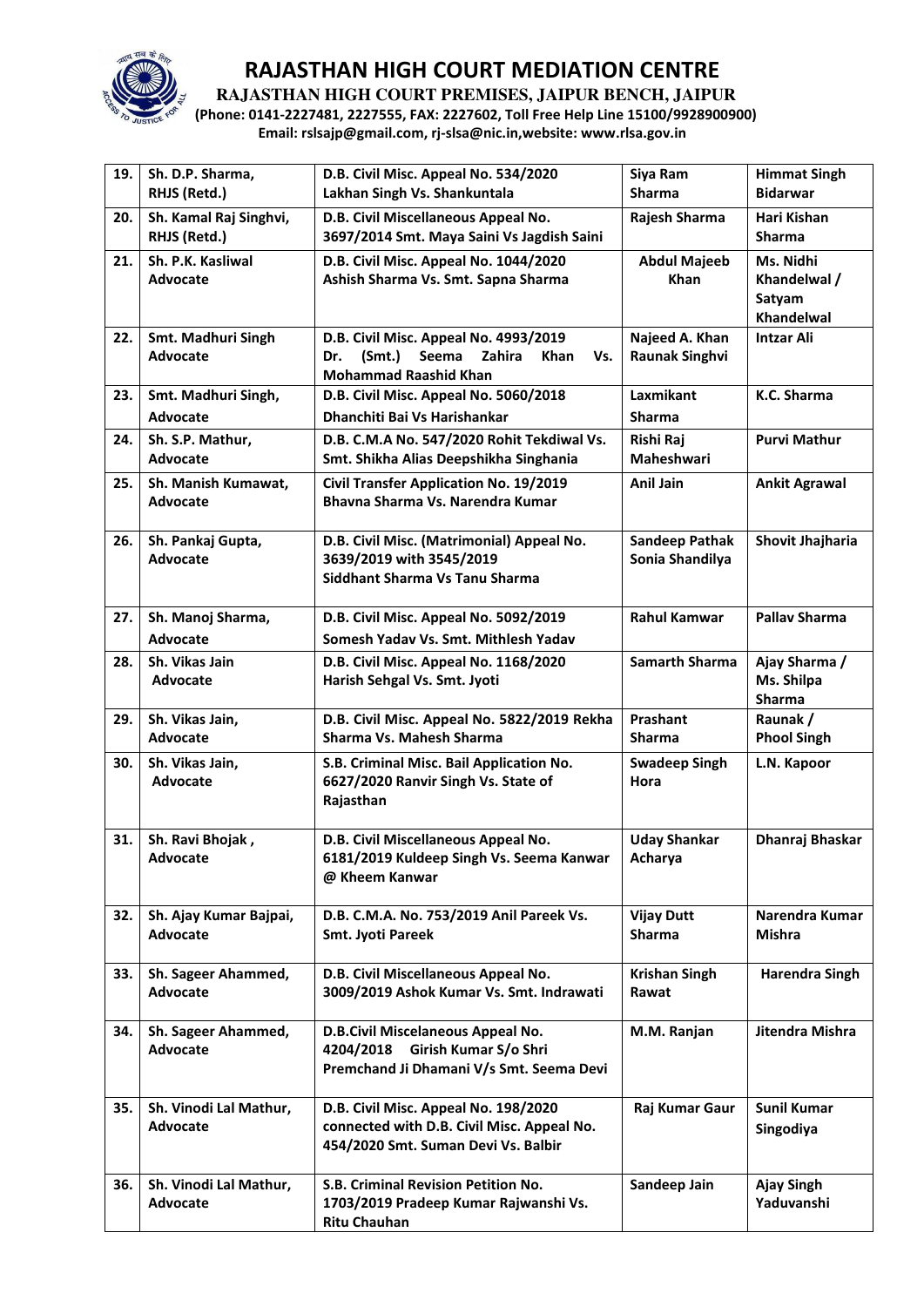

**RAJASTHAN HIGH COURT PREMISES, JAIPUR BENCH, JAIPUR** 

**(Phone: 0141-2227481, 2227555, FAX: 2227602, Toll Free Help Line 15100/9928900900) Email: rslsajp@gmail.com, rj-slsa@nic.in,website: www.rlsa.gov.in** 

| 37. | Sh. Bhuvnesh Sharma,<br>Advocate | S.B. Criminal Misc. Petition No. 3133/2019<br>Smt. Seema Devi Vs. Kamlesh                      | <b>B.L Sharma</b><br>N.N. Sharma   | <b>Deepak</b><br>Chauhan   |
|-----|----------------------------------|------------------------------------------------------------------------------------------------|------------------------------------|----------------------------|
| 38. | Sh. Bhuvnesh Sharma,<br>Advocate | S.B. Criminal Misc. Petition No. 3136/2019<br>Smt. Nirma Vs. Rajesh                            | <b>B.L Sharma</b><br>N.N. Sharma   | <b>Deepak</b><br>Chauhan   |
| 39. | Sh. Bhuvnesh Sharma,<br>Advocate | D.B. Civil Misc. Appeal No. 527/2019<br>Sankshavya Diwakar Vs. Smt. Minakshi @<br>Manisha      | Peush Nag/<br><b>Anurag Mathur</b> | <b>Parth Sharma</b>        |
| 40. | Sh. Suneet Awasthi,<br>Advocate  | D.B. Civil Misc. Appeal no. 2258/2019<br>Jitendra Yadav Vs. Leela Bai                          | <b>Deepak</b><br>Chouhan           | <b>Brahma Prakash</b>      |
| 41. | Sh. Suneet Awasthi,<br>Advocate  | D.B. Civil Misc. Appeal No. 4055/2019<br>Smt. Meenakshi Vs. Jaiprakash                         | Girraj Prasad<br>Gadhwal           | Dinesh Singh               |
| 42. |                                  | S. B. Crimianl Revision Petition 1270/2020<br>Dipesh Anand Vs. Garima Malhotra                 | Aklesh Jain                        | <b>Anil Kumar</b><br>Yadav |
| 43. |                                  | PIM Application No. 31/2021<br>Adinath Flour Mills Pvt. Ltd. Vs. M/s<br><b>Britannia Indus</b> | Dr. Prakash<br>Chandra Jain        |                            |

**Learned Advocates are requested to get such matters referred to Mediation Centre, which in their opinion can be mutually settled by the parties on persuasion by trained Mediators, especially the matters arising out of matrimonial/ family disputes – divorce petitions, maintenance, custody of children, suit for injunction and/or declaration, partition, specific performance, recovery of possession, money suits, disputes between the landlord and tenant, Negotiable Instruments Act, Company matters and the matters of like nature. Learned Advocates may also provide the list of such cases to the Registrar (Judicial) Hon'ďle Rajasthan High Court, Bench at Jaipur.** 

**By Order** 

**(Vikash Kumar Khandelwal) Special Secretary (Mediation & Arbitration) Rajasthan State Legal Services Authority**  الم المسابق المسابق المسابق المسابق المسابق المسابق المسابق المسابق المسابق المسابق المسابق المسابق المسابق ا<br>المسابق المسابق المسابق المسابق المسابق المسابق المسابق المسابق المسابق المسابق المسابق المسابق المسابق المس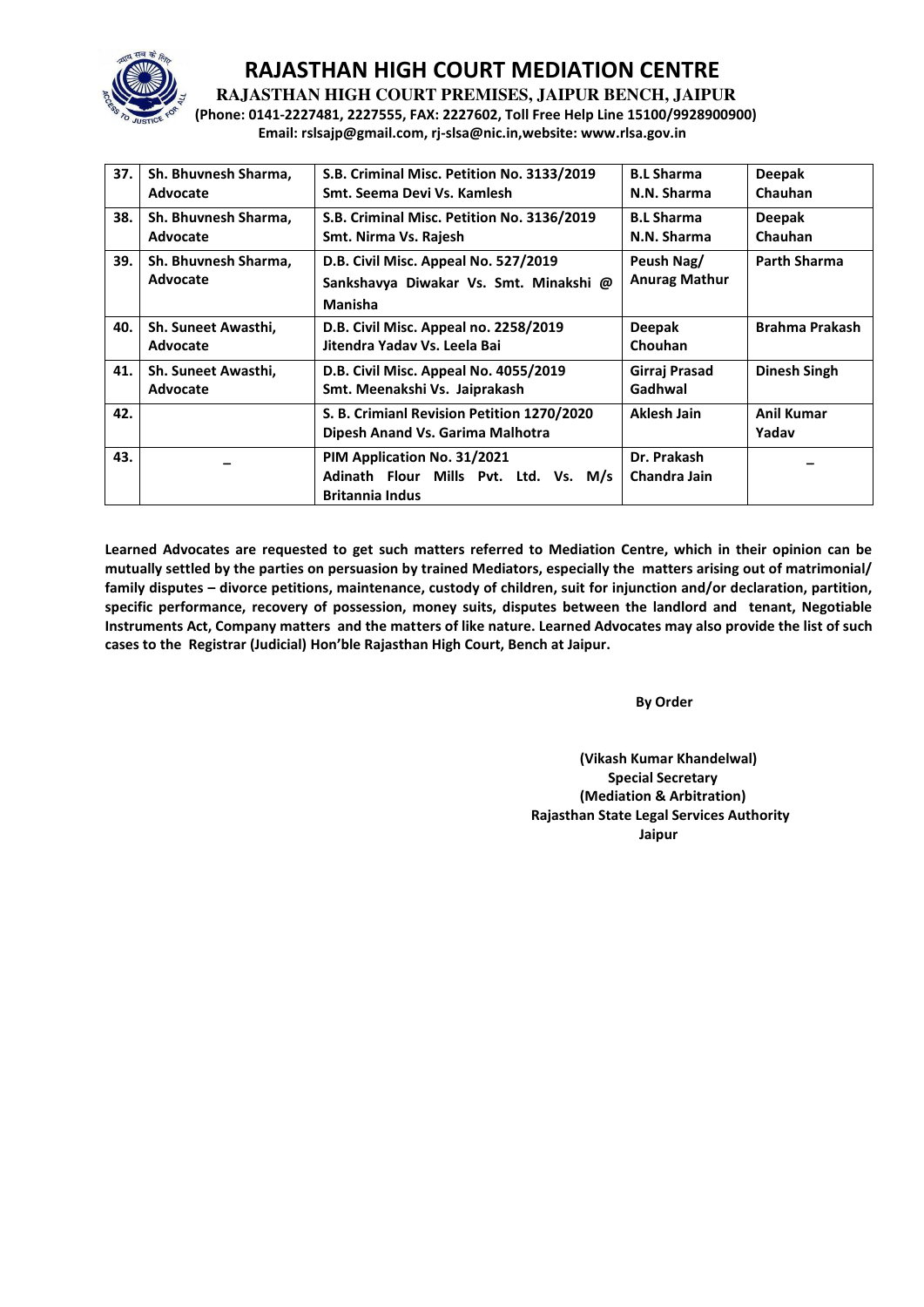

**RAJASTHAN HIGH COURT PREMISES, JAIPUR BENCH, JAIPUR** 

**(Phone: 0141-2227481, 2227555, FAX: 2227602, Toll Free Help Line 15100/9928900900) Email: rslsajp@gmail.com, rj-slsa@nic.in,website: www.rlsa.gov.in** 

# **Cause List Date 16.03.2021**

| S.<br>No. | <b>Name of Mediator</b>         | <b>Cases Title</b>                                                                     | <b>Petitioner</b><br><b>Advocate</b> | Respondent<br>Advocate                   |
|-----------|---------------------------------|----------------------------------------------------------------------------------------|--------------------------------------|------------------------------------------|
| 1.        | Hon'ble Mr. Justice             | S.B. Civil Writ Petition No. 6927/2019 Harish                                          | <b>Deepak Pareek</b>                 | <b>Amit Dadhich</b>                      |
|           | (Retd.) S.K. Garg               | Alias Pintu Vs. Shanti Bai                                                             |                                      |                                          |
| 2.        | Sh. J. P. Goyal, Sr.            | D.B. Civil Misc. Appeal No. 937/2020                                                   | <b>Rahul Agarwal</b>                 | Devanshu                                 |
|           | Advocate                        | Akhilesh S/o Shri Satyanarayan Prajapati Vs.<br>Smt. Renu (Pooja) W/o Shri Akhilesh    |                                      | <b>Sharma</b>                            |
|           |                                 | Prajapati D/o Shri Devkaran                                                            |                                      |                                          |
| 3.        | Sh. D.P.Sharma,                 | S. B. Criminal Miscellaneous Bail Application                                          | R.K. Agarwal                         | <b>Vivek Singh</b>                       |
|           | RHJS (Retd.)                    | No. 9155/2019 Sunil Kallani Vs. State of                                               |                                      | <b>Bajwa</b>                             |
| 4.        | Smt. Alka Bhatnagar,            | Rajasthan<br>D.B. Civil Misc. Appeal No. 828/2018                                      | <b>Bhupendra</b>                     | <b>Dharam</b><br>Gopal                   |
|           | Advocate                        | Digamber Singh Vs. Smt. Rajni                                                          | <b>Singh Maderna</b>                 | Chaturvedi                               |
| 5.        | Sh. Ajay Kumar Bajpai,          | D.B. Civil Misc. Appeal No. 712/2015                                                   | T. C. Vyas                           | Anshuman                                 |
|           | <b>Advocate</b>                 | Maya Lakhera Vs. Kanhaiya Lal<br>Smt.                                                  |                                      | G.<br><b>P.</b><br>Saxena                |
|           |                                 | Lakshkar<br>D.B. Civil Misc. Appeal No. 2214/2018                                      | <b>Nishant Sharma</b>                | <b>Kumawat</b><br>Parmanand              |
| 6.        | Sh. Ajeet Bhandari,<br>Advocate | Smt. Komal Pingoliya Vs. Om Prakash Verma                                              |                                      | Paliwal                                  |
| 7.        | Sh. Vinodi Lal Mathur,          | D. B. Civil Misc. Appeal No. 4936/2018 and                                             | <b>Ankit Agrawal</b>                 | J. R. Tantia                             |
|           | Advocate                        | 4913/2018 Dayanand @ Tulsiram Vs. Smt.                                                 |                                      |                                          |
|           |                                 | Vedika @ Baby                                                                          |                                      |                                          |
| 8.        | Sh. Sudesh Bansal,<br>Advocate  | S.B. Civil Misc. Appeal No. 4447/2019<br>Navdeep Alias Shivam Vs. Har Khas             | <b>Prem Kumar</b><br><b>Sharma</b>   | Jai Praksh Gupta                         |
| 9.        | Sh. Sudesh Bansal,              | D.B. Civil Misc. Appeal No. 5097/2019                                                  | <b>Syed Saddat Ali</b>               | Surendra                                 |
|           | <b>Advocate</b>                 | Smt. Farida Bano Vs. Abdul Salam                                                       |                                      | <b>Sharma</b>                            |
|           |                                 |                                                                                        |                                      |                                          |
| 10.       | Ms. Archana Mantri,             | S.B. Civil First Appeal No. 212/2011 with                                              | Rani Bhandari                        | <b>Aditya Mathur</b>                     |
|           | <b>Adovate</b>                  | 51/2012 Surendra Kumar and Ors. Vs                                                     |                                      |                                          |
|           |                                 | <b>Jugendra Kumar and Ors.</b>                                                         |                                      |                                          |
| 11.       | Ms. Archana Mantri,             | D.B. Civil Misc. Appeal No. 6484/2019                                                  | Liyakat Ali                          | Ganesh Gupta/                            |
|           | <b>Advocate</b>                 | MadhuGautamVs Amit Sharma                                                              |                                      | <b>Shailesh Prakash</b><br><b>Sharma</b> |
| 12.       | Smt. Madhuri Singh,             | D.B. Civil Misc. Appeal No. 5127/2019                                                  | Rajeev Bhushan                       | <b>Naina Saraf</b>                       |
|           | <b>Advocate</b>                 | Veerbhan Singh Vs. Dr. Sonal Talpada                                                   | <b>Bansa</b>                         |                                          |
|           |                                 |                                                                                        |                                      |                                          |
| 13.       | Sh. S.P. Mathur,                | S.B. Civil Transfer Application No. 63/2020                                            | Satyam                               | <b>Tapeshwar Pal</b>                     |
|           | Advocate                        | Smt. Rashida Vs. Mohammad Shakeel<br><b>Chauhan connected with S.B. Civil Transfer</b> | Khandelwal                           | <b>Singh Parmar</b>                      |
|           |                                 | Application No. 46/2020                                                                |                                      |                                          |
| 14.       |                                 | PIM Application No. 20/2021                                                            | <b>Mohit Tantia</b>                  |                                          |
|           |                                 | M/s Kishna Exports International Vs. M/s                                               |                                      |                                          |
|           |                                 | <b>Store Private Limited &amp; Anr.</b>                                                |                                      |                                          |
| 15.       |                                 | PIM Application No. 09/2021                                                            | L.L. Gupta                           | Anuroop Singhi                           |
|           |                                 | M/s Brahm Prakash Modi Vs. Jaipur                                                      |                                      |                                          |
|           |                                 | Development Authority & Anr.                                                           |                                      |                                          |
| 16.       |                                 | PIM Application No. 05/2021                                                            | <b>Nitesh</b>                        |                                          |
|           |                                 | Vasibala Ventures Pvt. Ltd. Vs. Cyale<br><b>Technology Pvt. Ltd.</b>                   | <b>Shrivastava</b>                   |                                          |
| 17.       |                                 | PIM Application No. 06/2021                                                            | <b>Nitesh</b>                        |                                          |
|           |                                 | Strider Ventures Vs. Cyale Technology Pvt.                                             | <b>Shrivastava</b>                   |                                          |
|           |                                 | Ltd.                                                                                   |                                      |                                          |